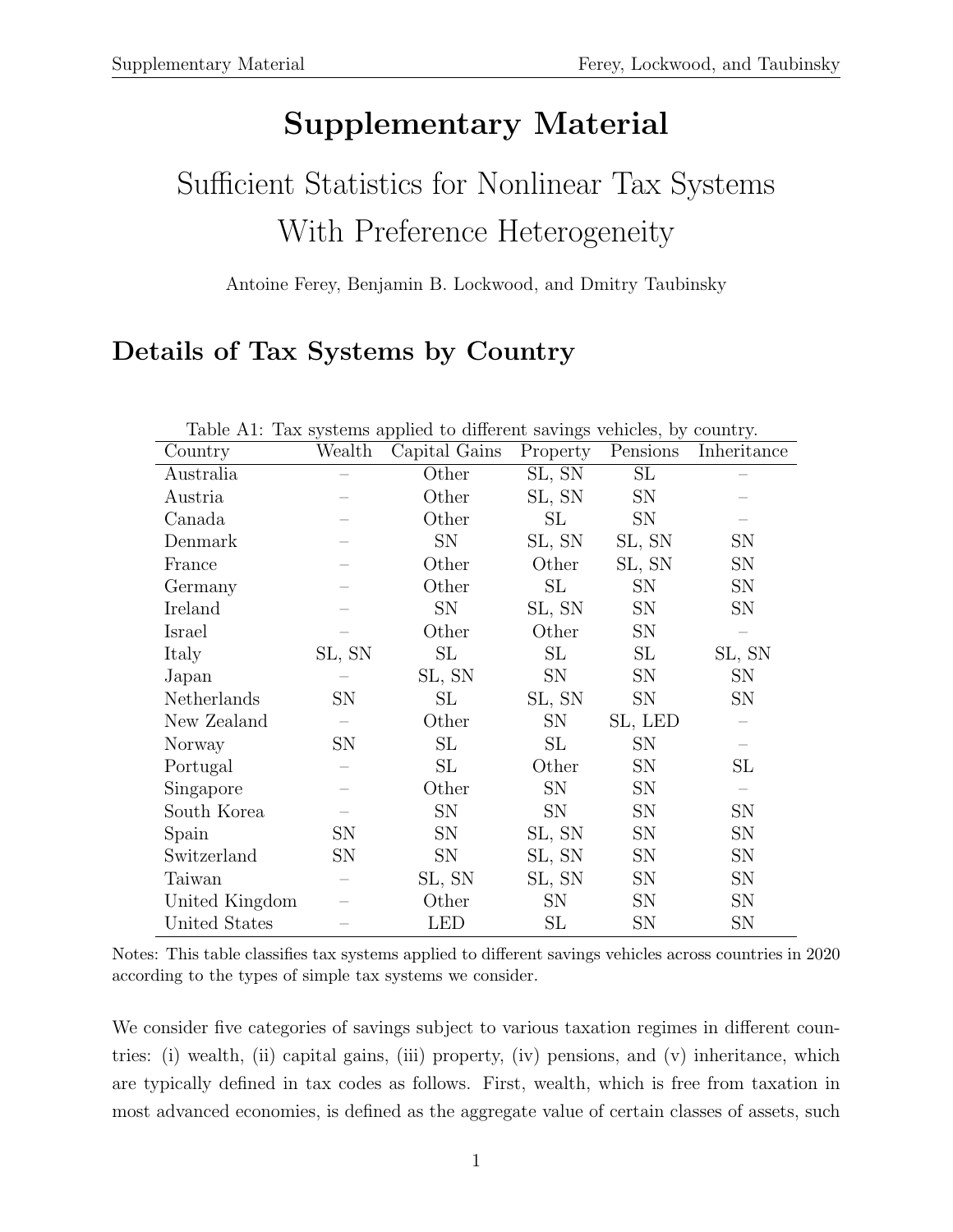as real estate, stocks, and bank deposits. Next, capital gains consist of realized gains from financial and real estate investments, and include interest and dividend payments. Third, property consists of real estate holdings, such as land, private residences, and commercial properties. Fourth, for our purposes, pensions are defined as private retirement savings in dedicated accounts, excluding government transfers to retired individuals, such as Social Security in the United States. Lastly, inheritances—also known as estates—are the collections of assets bequeathed by deceased individuals to living individuals, often relatives.

For each country, we label the tax system applied to each category of savings with the types of simple tax systems we consider (SL, SN, or LED) or "Other," which encompasses all other tax systems. An additional common simple tax structure is a "composite" tax, in which savings and labor income are not distinguished for the purposes of taxation. Composite taxes are often applied to classes of income for which it is unclear whether the income should be considered capital income or labor income. For example, in a majority of the countries in Table 2, rental income—which requires some active participation from the recipient of the income—is subject to composite taxation.

In the subsections below, we have included additional details about the tax system in each country in Table 2. Note that we characterize tax systems that feature a flat tax on savings above an exempt amount as having a separable nonlinear tax system. In addition, when benefits are withdrawn from pension accounts, they are often subject to the same progressive tax rates as labor income. We characterize these tax systems as separable nonlinear rather than composite since benefits are generally received after retirement from the labor force when the taxpayer's income is primarily composed of savings.

#### Australia

- Wealth: No wealth tax.
- Capital gains: Generally a composite tax applies. Gains from certain assets are exempt or discounted.
- Property: At the state level, land tax rates are progressive; primary residence land is typically exempt. At the local level, generally flat taxes are assessed on property but the taxes can be nonlinear as well, depending on the locality.
- Pensions: A flat tax is assessed on capital gains made within the pension account. A component of pension benefits may be subject to taxation when withdrawn, in which case the lesser of a flax tax or the same progressive tax rates as apply to labor income is assessed.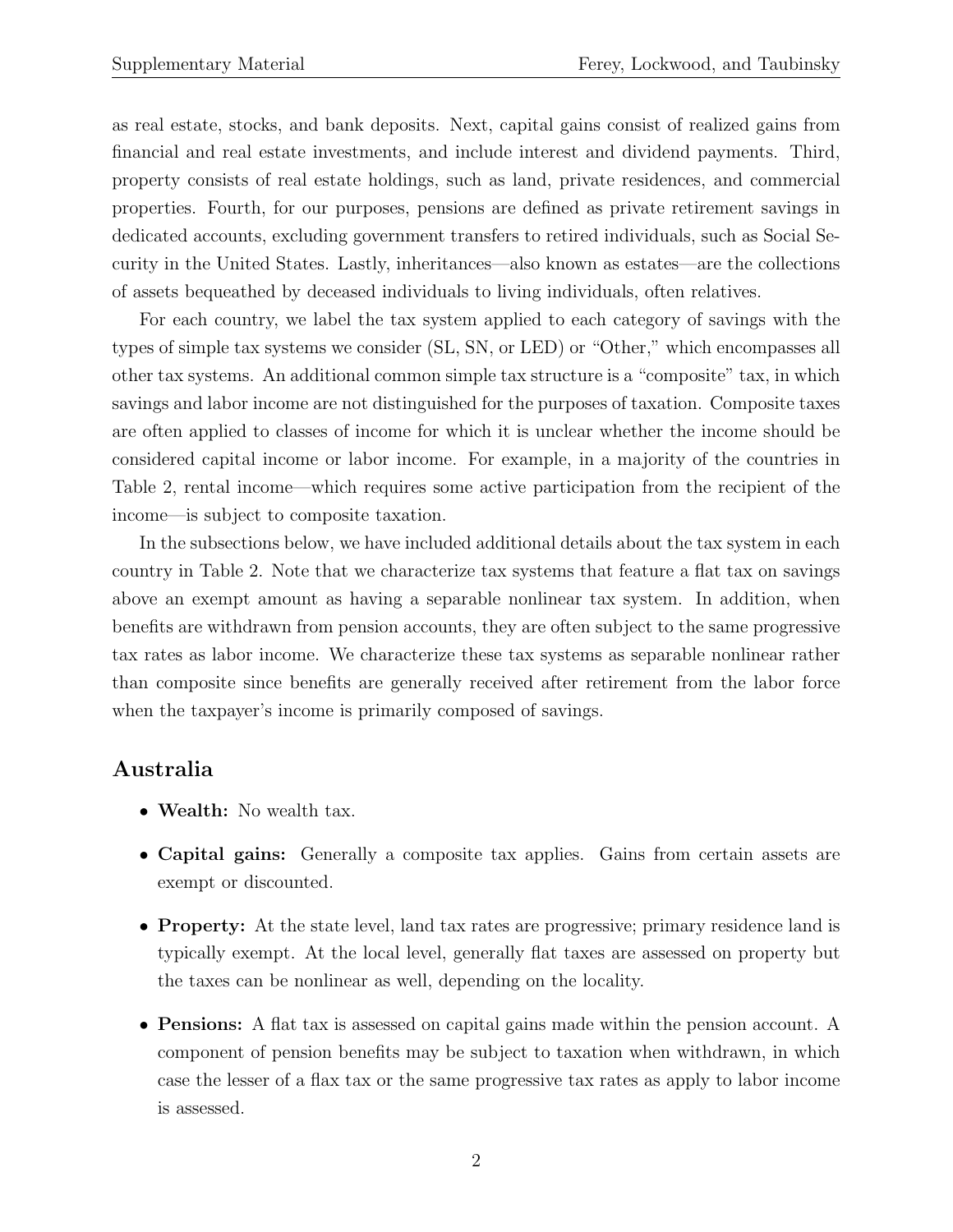• Inheritance: No inheritance tax.

#### Austria

- Wealth: No wealth tax.
- Capital gains: Generally a flat tax is assessed, with the rate depending on the type of asse; taxpayers with lower labor income can opt to apply their labor income tax rate instead. Gains from certain classes of assets are exempt.
- Property: Either flat or progressive tax rates are assessed on property, depending on its intended use. Rates vary by municipality.
- Pensions: Generally no tax on capital gains made within the pension account. Pension benefits are generally subject to the same progressive tax rates as labor income, with discounts applicable to certain types of withdrawals.
- Inheritance: No inheritance tax.

## Canada

- Wealth: No wealth tax.
- Capital gains: For most capital gains, a discount is first applied to the gain and then the discounted gain is added to labor income and taxed progressively. For certain gains, such as interest income, no discount is applied. Lifetime exemptions up to a limit apply to gains from certain classes of assets.
- **Property:** Generally a flat tax is assessed on property, with rates varying by province and locality.
- Pensions: No tax on capital gains made within the pension account. Pension benefits are generally subject to the same progressive tax rates as labor income, with exemptions applicable to certain types of withdrawals.
- Inheritance: No separate inheritance tax. A final year tax return is prepared for the deceased, including income for that year, that treats all assets as if they have just been sold and applies the relevant taxes (e.g., labor income and capital gains taxes) accordingly.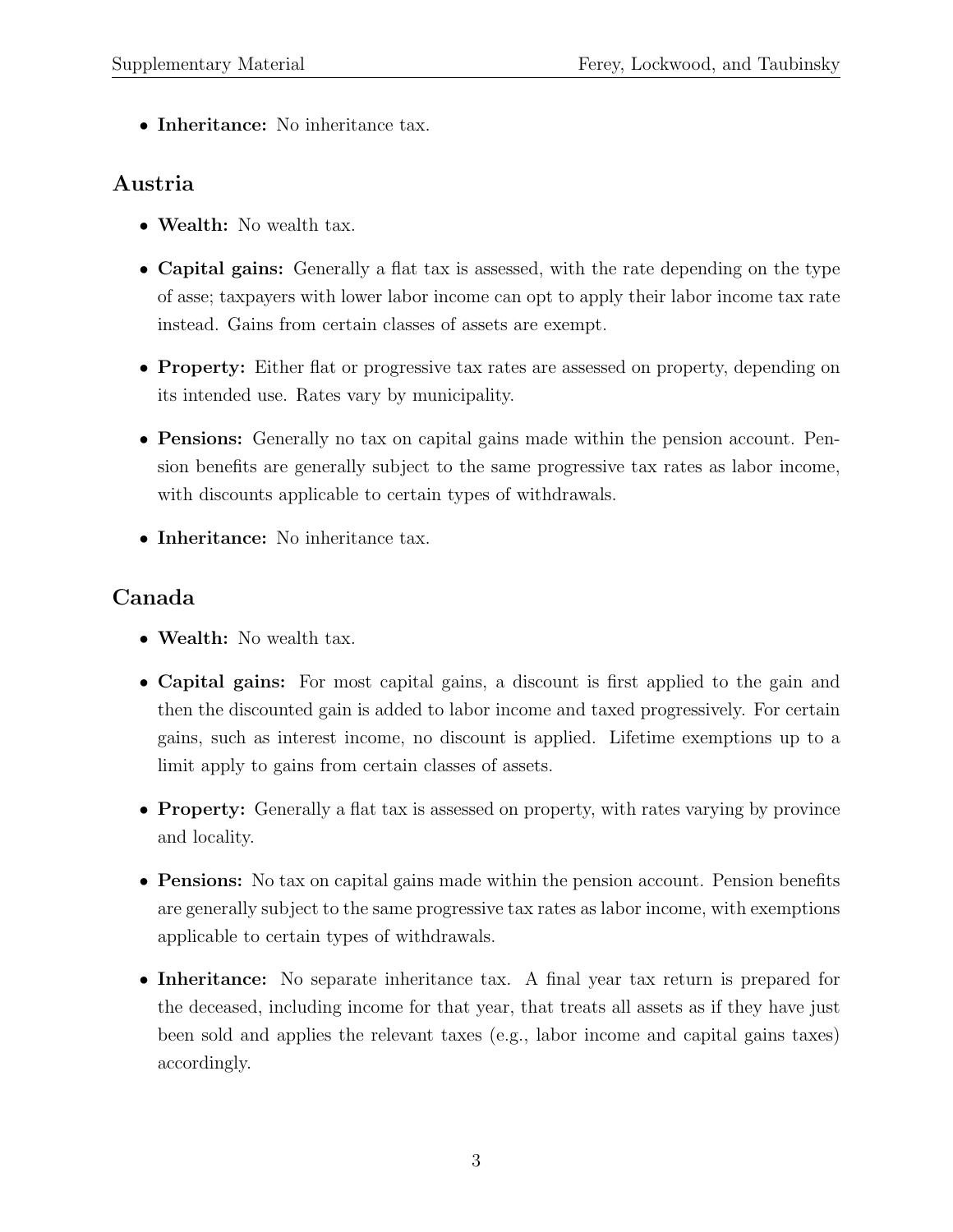#### Denmark

- Wealth: No wealth tax.
- Capital gains: Progressive taxation with two tax brackets. Gains from certain classes of assets are exempt.
- Property: At the national level, property is subject to progressive taxation with two tax brackets. Pensioners under an income threshold can receive tax relief. Land taxes—assessed at the local level—are flat taxes, with rates varying by municipality.
- Pensions: A flat tax is assessed on capital gains made within the pension account. Pension benefits are generally subject to the same progressive tax rates as labor income (excluding a labor market surtax), a flat tax, or are exempt from taxation, depending on the type of pension.
- Inheritance: Generally a flat tax is assessed on the inheritance above an exemption, with a higher tax rate for more distant relatives. Transfers to spouses and charities are exempt. Inheritances above a certain value are subject to additional taxes.

#### France

- Wealth: No wealth tax.
- Capital gains: Different rates—progressive and flat—apply to gains from different classes of assets. Certain low-income individuals are either exempt from taxes or can opt to apply their labor income tax rate, depending on the type of asset. High-income individuals are subject to a surtax. Gains from certain assets are exempt or discounted.
- Property: Residence taxes are assessed on property users, while property taxes on developed and undeveloped properties are assessed on owners. Rates are set at the local level and apply to the estimated rental value of the property. Exemptions, reductions, and surcharges may apply depending on the taxpayer's reference income and household composition, certain events, and property characteristics. Surcharges may also apply to higher-value properties. An additional property wealth tax applies at the national level; rates are progressive above an exemption.
- Pensions: Generally no tax on capital gains made within the pension account. Pension benefits beyond an exemption are generally subject to the same progressive tax rates as labor income. A flat tax is assessed on certain types of withdrawals, and special rules apply to certain types of accounts.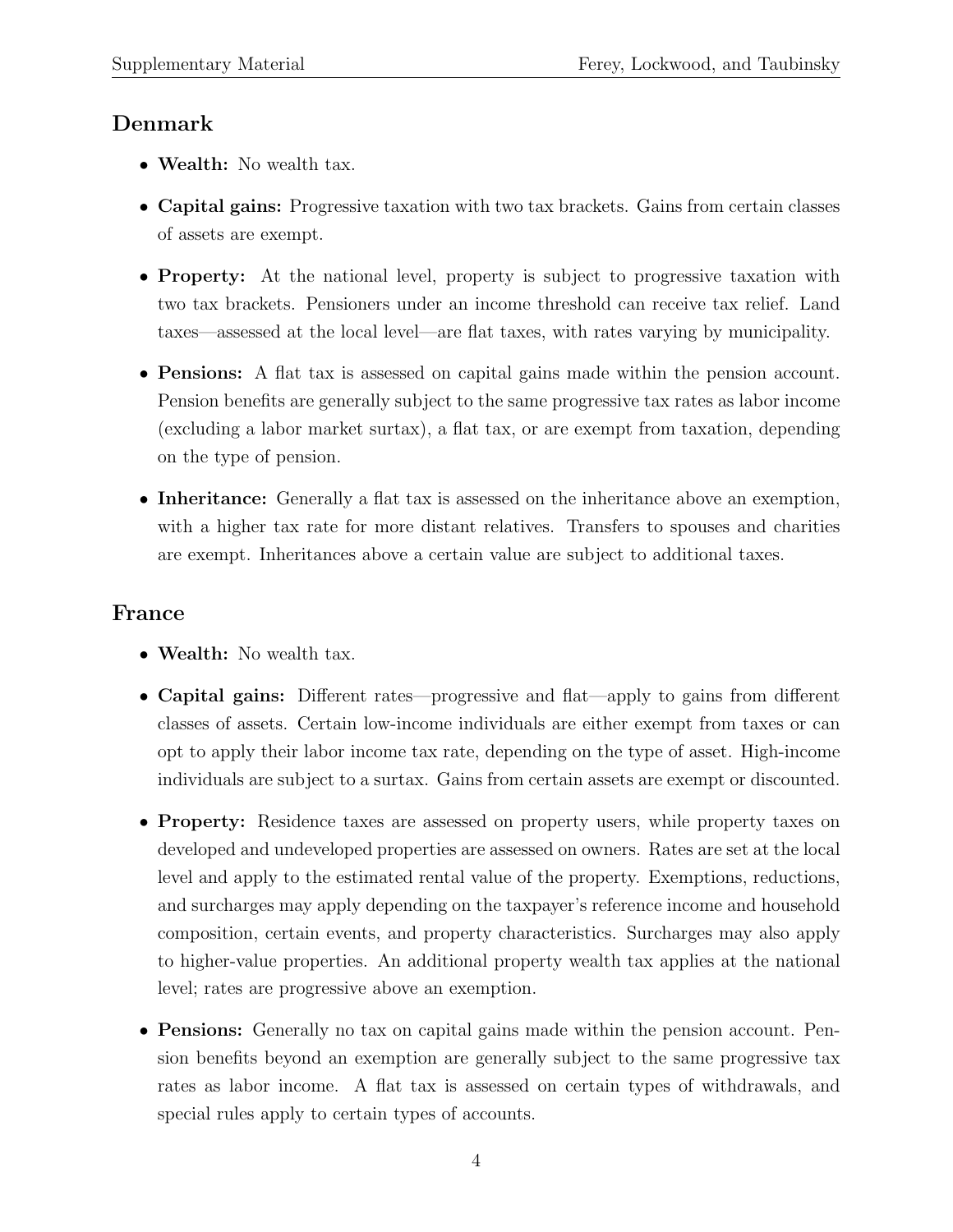• Inheritance: Either a flat tax or progressive tax rates are assessed on the inheritance above an exemption, with rates and exemptions depending on the relation of the recipient to the deceased and their disability status. Transfers to spouses/civil partners are exempt. Certain shares are required to pass to the deceased's children.

#### Germany

- Wealth: No wealth tax.
- Capital gains: Generally a flat tax is assessed on gains above an exemption, but taxpayers with lower labor income can opt to apply their labor income tax rate instead. Gains from certain classes of assets are exempt or subject to special rules.
- **Property:** A flat tax is assessed on property, with rates depending on the class of property and subject to a multiplier, which varies by locality.
- Pensions: No tax on capital gains made within the pension account. A portion of pension benefits, which depends on the type of account, is subject to the same progressive tax rates as labor income.
- Inheritance: Progressive tax rates are assessed on the inheritance above an exemption, with tax rates and exemptions both depending on the relation of the recipient to the deceased. Pension entitlements are exempt.

#### Ireland

- Wealth: No wealth tax.
- Capital gains: A flat tax is assessed on gains above an exemption, with the rate depending on the type of asset. Certain classes of individuals, such as farmers and entrepreneurs, qualify for lower rates and additional exemptions.
- Property: Progressive tax rates are assessed on residential properties, with local authorities able to vary the rates to a certain extent. A flat tax is assessed on commercial properties, with rates varying by locality.
- Pensions: No tax on capital gains made within the pension account. Depending on the type of withdrawal, pension benefits are either subject to the same progressive tax rates as labor income or different progressive tax rates beyond an exemption. A surtax is assessed on high-value accounts.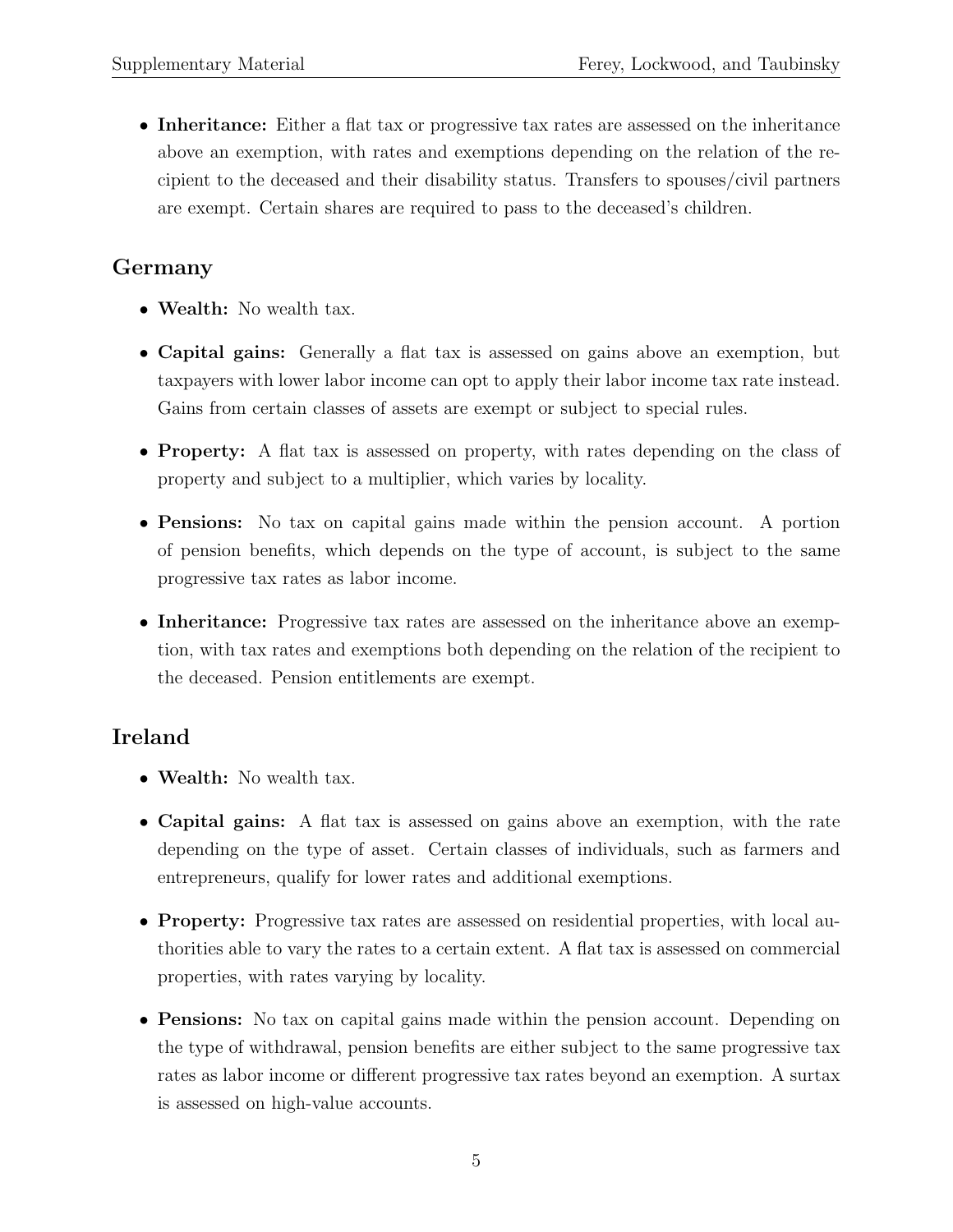• Inheritance: A flat tax is assessed on inheritances above an exemption. Exemptions are associated with the recipient and apply to the sum of all inheritances bequeathed to the recipient from certain classes of relatives.

#### Israel

- Wealth: No wealth tax.
- Capital gains: Generally a flat tax is assessed on real gains (i.e., the inflationary component of gains is exempt). High-income individuals are subject to a surtax.
- Property: Generally the tax increases in the area of the property, with amounts depending on property characteristics and varying by municipality. Tax relief may apply to certain taxpayers, such as new immigrants and low-income individuals, depending on the municipality.
- Pensions: No tax on capital gains made within the pension account. Pension benefits are generally subject to the same progressive tax rates as labor income; certain taxpayers qualify for exemptions.
- Inheritance: No inheritance tax.

#### Italy

- Wealth: A flat tax is assessed on bank deposits and financial investments held abroad, with exemptions on bank deposits if the average annual account balance is below a certain threshold.
- Capital gains: Generally a flat tax is assessed on financial capital gains. For certain real estate capital gains, individuals can choose between separable or composite taxation, either applying a flat tax or their labor income tax rate.
- **Property:** Generally a flat tax is assessed on property, with rates depending on property characteristics and varying by municipality.
- Pensions: A flat tax is assessed on capital gains made within the pension account, with the rate depending on the type of asset. Pension benefits are also subject to flat taxes, with rates varying with the duration of the contribution period.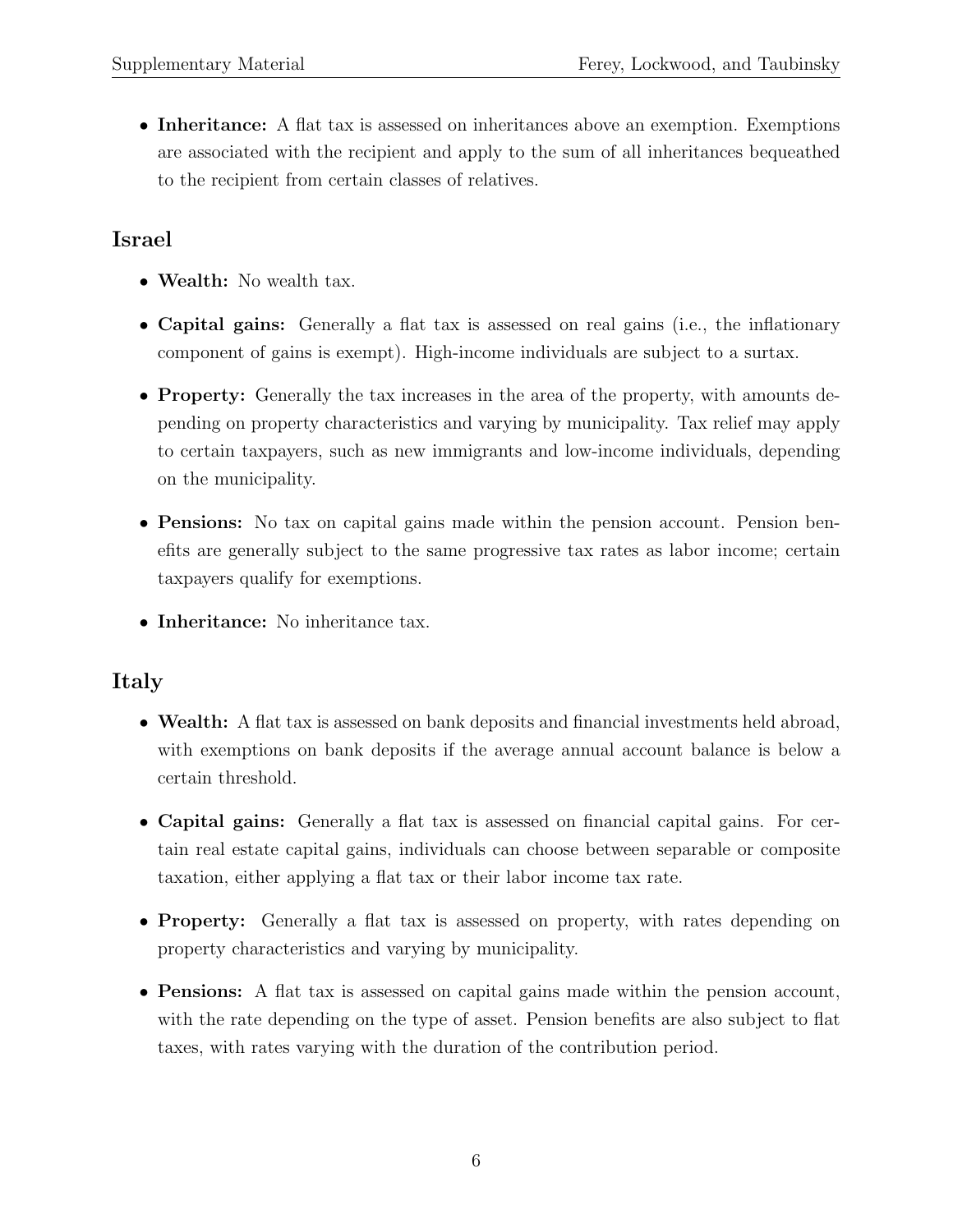• Inheritance: A flat tax is assessed on inheritances, with higher rates for more distant relatives. Different amounts of the inheritance are exempt from taxation for certain close relatives.

#### Japan

- Wealth: No wealth tax.
- Capital gains: A flat tax is assessed on gains from certain classes of assets, such as securities and real estate, with the rate depending on the type of asset. Progressive tax rates, composite taxation, exemptions, and discounts apply to gains from different classes of assets.
- **Property:** A flat tax is assessed on property above an exemption, with a lower rate or reduction applicable to certain types of property.
- Pensions: No tax on capital gains made within the pension account. Pension benefits are generally subject to progressive tax rates, with the rates depending on the type of withdrawal.
- Inheritance: Progressive tax rates are assessed on the inheritance above a general exemption and an exemption that depends on the relation of the recipient to the deceased and their disability status. A surtax applies to more distant relatives. Certain shares are required to pass to certain relatives.

#### Netherlands

- Wealth: A progressive, fictitious estimated return from net assets not intended for daily use is taxed at a flat rate depending on the amount above the exemption.
- Capital gains: Gains from a company in which an individual has a substantial stake are subject to a flat tax. Most other capital gains are not subject to taxation.
- Property: At the municipal level, a flat tax is assessed on property, with rates depending on property characteristics and varying by municipality. At the national level, progressive tax rates are assessed on the fictitious estimated rental values of primary residences, with substantial deductions applicable to the portion of the tax exceeding the mortgage interest deduction.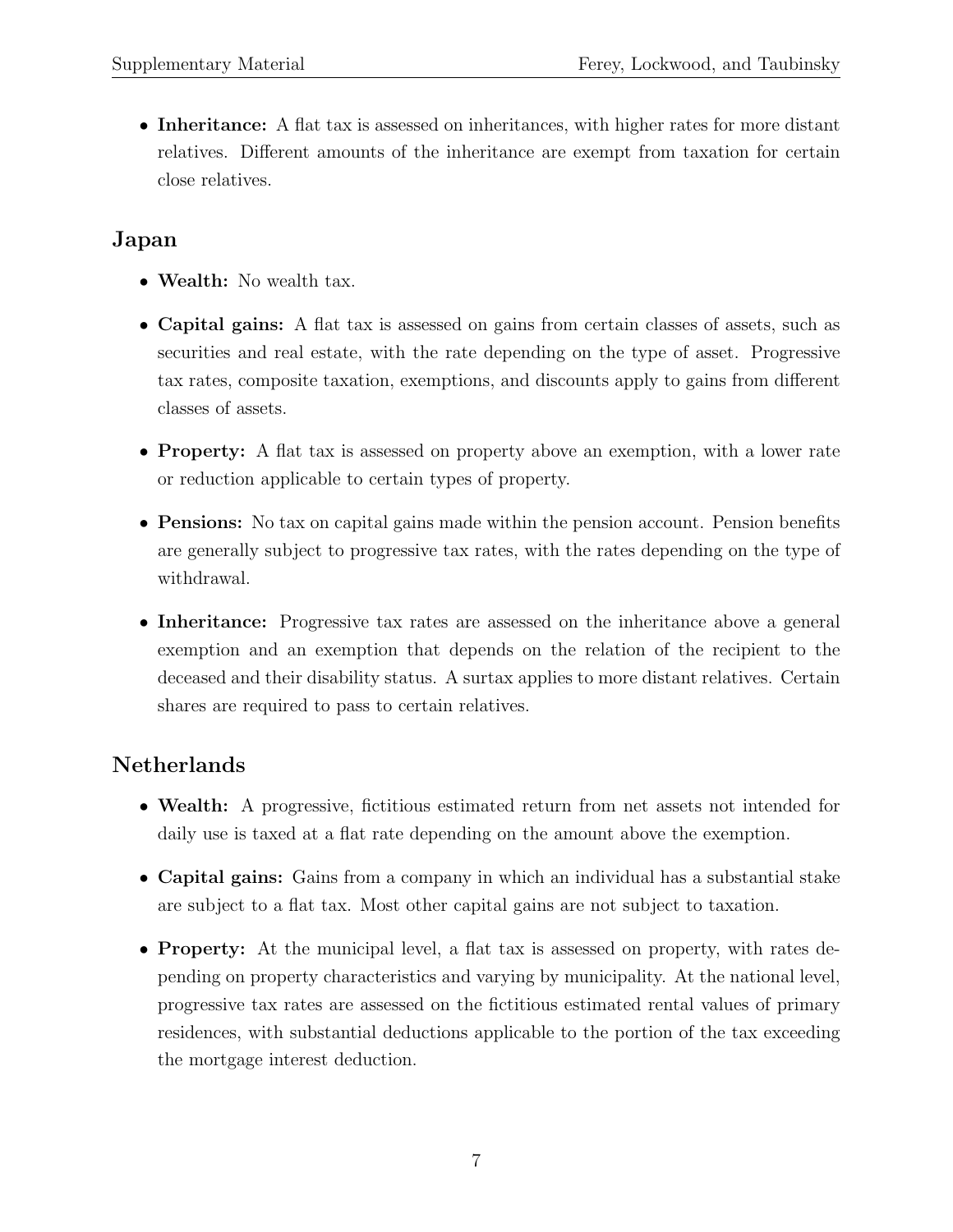- **Pensions:** No tax on capital gains made within the pension account. Pension benefits are generally subject to the same progressive tax rates as labor income, though certain accounts with taxed contributions allow tax-free withdrawals.
- Inheritance: Progressive tax rates are assessed on the inheritance above an exemption, with tax rates and exemptions depending on the relation of the recipient to the deceased and their disability status. Additional exemptions apply to certain classes of assets.

#### New Zealand

- Wealth: No wealth tax.
- Capital gains: Capital gains from financial assets are generally either subject to composite taxation or are exempt from taxation, depending on the type of gain. Special rules apply to certain classes of assets. Capital gains from real estate are generally subject to composite taxation. Depending on transaction characteristics, gains from the sale of commercial property may be subject to an additional tax, while gains from the sale of residential property may be exempt from taxation.
- Property: Generally a fixed fee plus a flat tax is assessed on property, with rates set at the municipal level. Low-income individuals qualify for rebates for owner-occupied residential property.
- Pensions: A flat tax is assessed on capital gains made within the pension account, with the rate depending on the type of account; for certain accounts, the rate depends on the taxpayer's labor income in prior years. Pension benefits are generally exempt from taxation.
- Inheritance: No inheritance tax.

#### Norway

- Wealth: A flat tax is assessed on wealth above an exemption, with the value of certain classes of assets, such as primary and secondary residences, discounted.
- Capital gains: A flat tax is assessed on gains from financial assets above the "riskfree" return (i.e., the counterfactual return on treasury bills of the same value). Gains from certain financial assets, such as dividends, are multiplied by a factor before the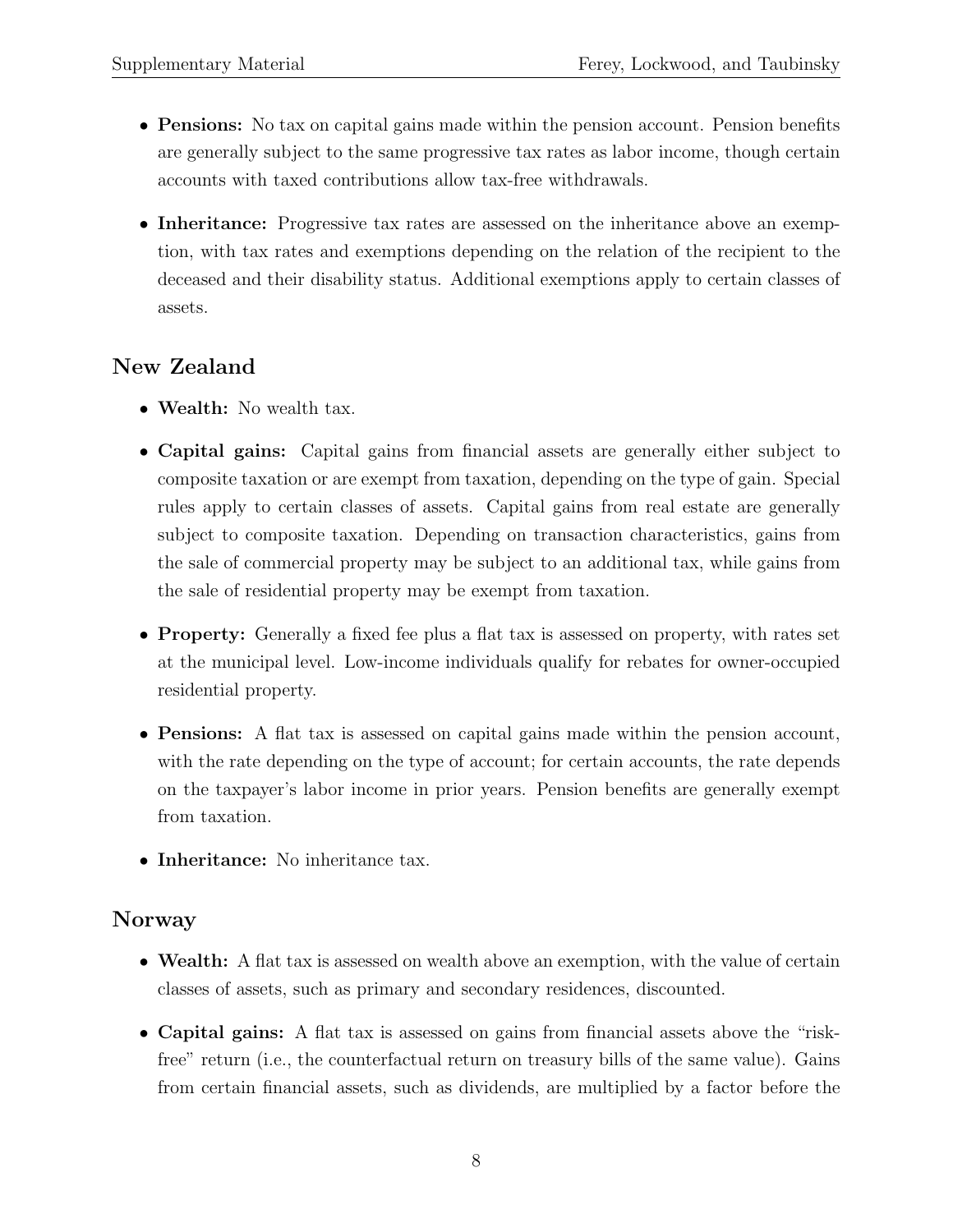tax is assessed. A flat tax is assessed on real estate gains, with exemptions for certain types of property.

- Property: A flat tax is assessed on discounted property values, with rates varying by municipality and discounts varying by property type.
- Pensions: No tax on capital gains made within the pension account. Pension benefits are generally subject to a lower tax rate than labor income, and taxpayers with smaller benefits qualify for larger tax deductions.
- Inheritance: No inheritance tax.

## Portugal

- Wealth: No wealth tax.
- Capital gains: Generally a flat tax is assessed on gains from financial assets, but for certain types of gains, such as interest, low-income individuals can opt to apply their labor income tax rate. For real estate capital gains, a discount is first applied to the gain and then the discounted gain is added to labor income and taxed progressively. Certain classes of real estate are exempt.
- Property: Progressive tax rates are assessed on property, with exemptions for certain taxpayers. Rates and exemptions vary based on property characteristics, and an additional exemption applies to low-income individuals.
- Pensions: No tax on capital gains made within the pension account, except for dividends, which are generally subject to a flat tax. For different types of withdrawals above an exemption, capital gains are either subject to a flat tax or the same progressive tax rates as labor income when withdrawn. Depending on how contributions were initially taxed and the type of withdrawal, the non-capital gains component of benefits is exempt from taxation, or subject to a flat tax or the same progressive tax rates as labor income on the amount above an exemption.
- Inheritance: A flat tax is assessed on the inheritance, with a higher rate for real estate transfers. Transfers to spouses/civil partners, ascendants, and descendants are exempt (except for real estate transfers, which are subject to a low flat tax).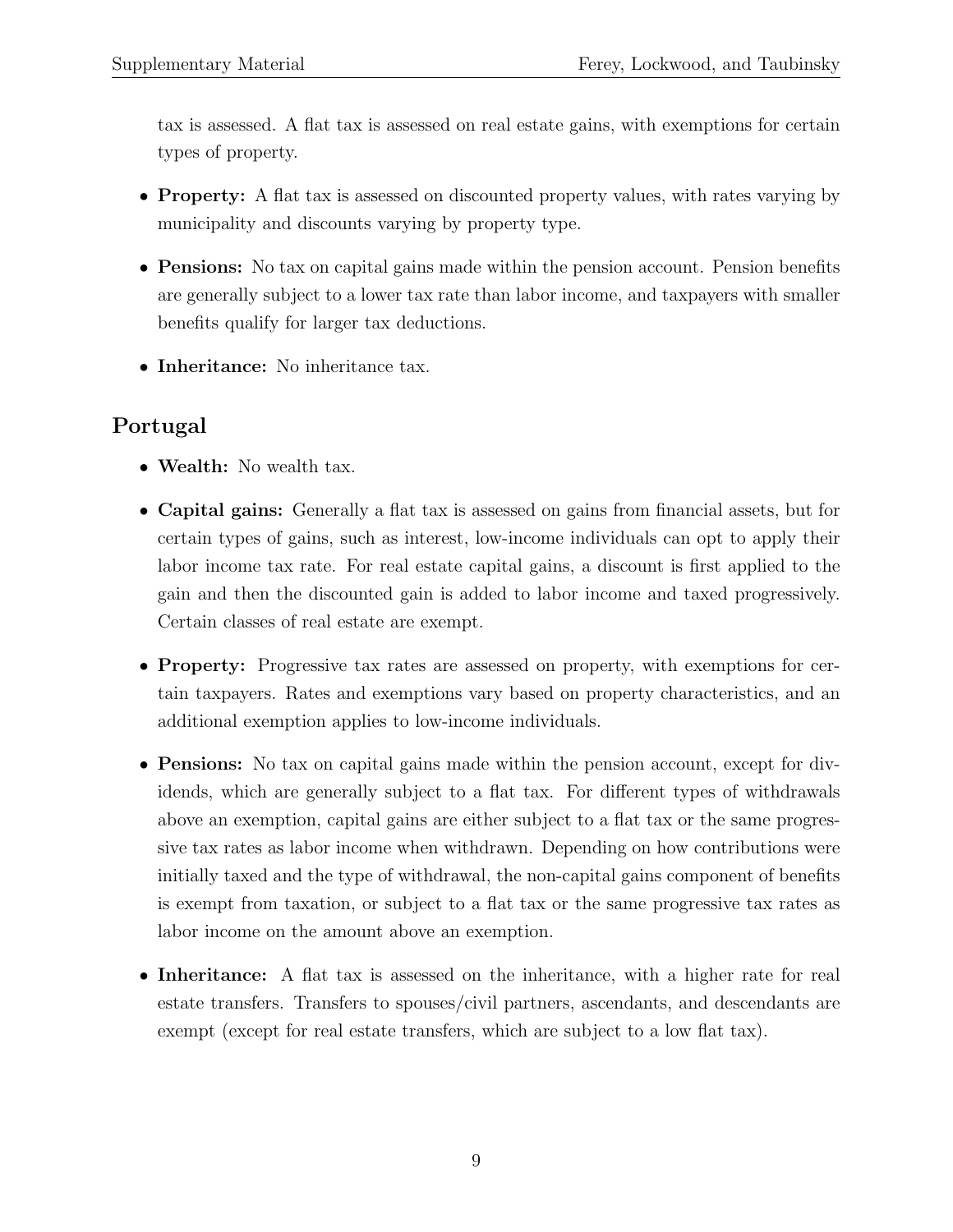#### Singapore

- Wealth: No wealth tax.
- Capital gains: Most capital gains are not subject to taxation. Depending on transaction characteristics, composite taxation may apply.
- Property: Progressive tax rates are assessed on the estimated rental value of the property, with rates varying by property type and occupancy status.
- **Pensions:** No tax on capital gains made within the pension account. Pension benefits are generally subject to the same progressive tax rates as labor income; benefits from contributions made before a certain year are exempt from taxation.
- Inheritance: No inheritance tax.

#### South Korea

- Wealth: No wealth tax.
- Capital gains: Various flat and progressive tax rates are assessed on gains above an exemption; rates and exemptions depend on the type of asset. Gains from certain classes of assets are entirely exempt. Dividends and interest are subject to flat taxation below a certain limit and composite taxation above that limit.
- **Property:** Progressive tax rates are assessed on property, with rates varying by property type.
- Pensions: No tax on capital gains made within the pension account. Pension benefits beyond a progressive exemption (i.e., greater portions are exempt at smaller benefit levels) are generally subject to the same progressive tax rates as labor income; the exempt amount may also depend on the type of withdrawal and taxpayer characteristics.
- Inheritance: Progressive tax rates are assessed on the inheritance above either a lump-sum or itemized deduction, which depends on the composition of the inheritance and relation of the recipient to the deceased. Transfers to spouses are exempt. The top tax rate increases for controlling shares in a company.

## Spain

• Wealth: Progressive tax rates are assessed on net assets above an exemption, with an additional exemption for residences.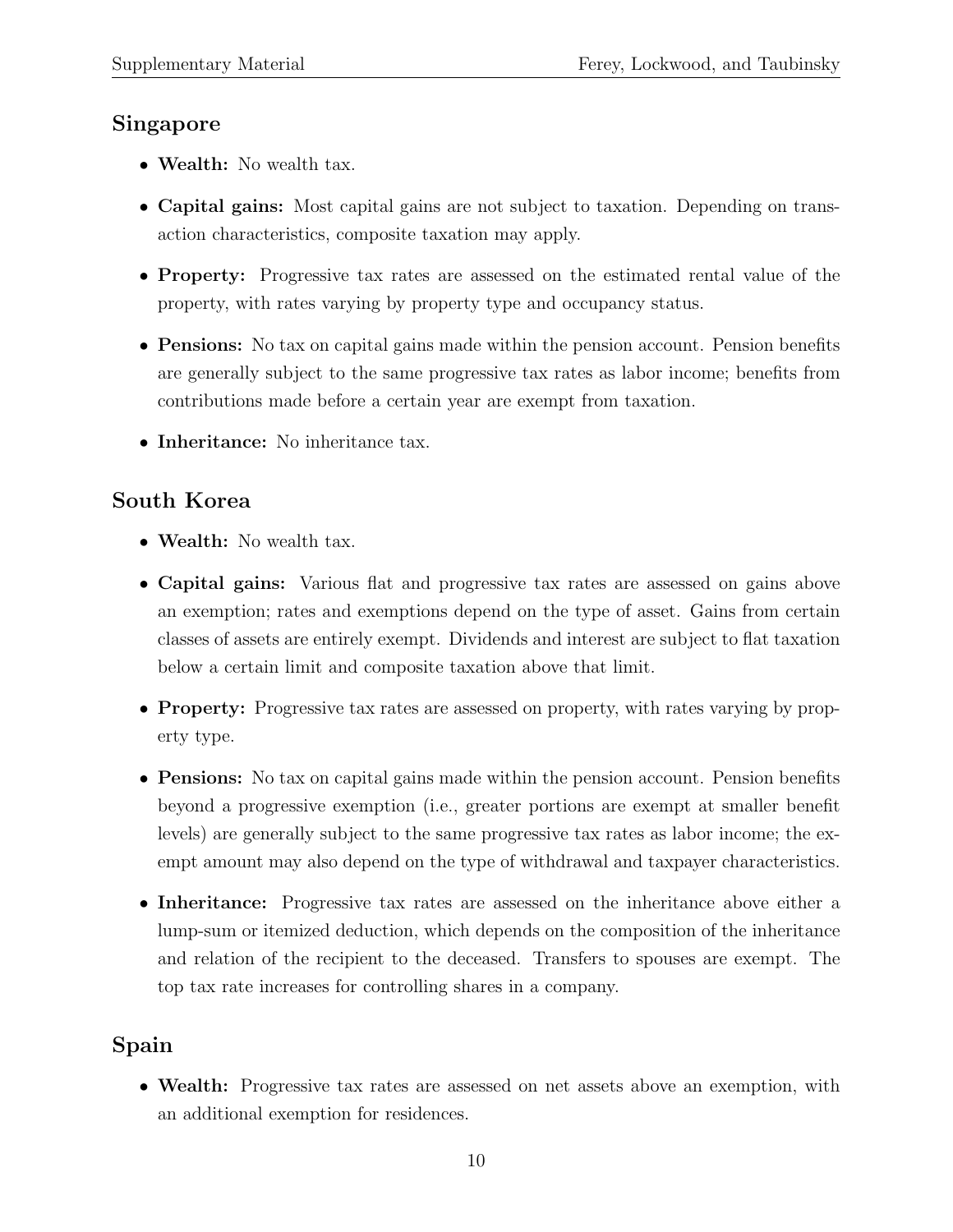- Capital gains: Progressive tax rates are generally assessed on gains, with exemptions for elderly individuals under certain conditions and for certain real estate gains.
- Property: Generally a flat tax is assessed on property, with rates depending on the property type and varying by locality. Exemptions or discounts may apply depending on taxpayer and property characteristics, including taxpayer income.
- **Pensions:** No tax on capital gains made within the pension account. Pension benefits are subject to the same progressive tax rates as labor income.
- Inheritance: Progressive tax rates are assessed on the inheritance above an exemption, with tax rates and exemptions depending on the relation of the recipient to the deceased and their disability status. Certain classes of assets, such as family businesses and art collections, are eligible for additional exemptions.

#### Switzerland

- Wealth: A flat tax is assessed on the net value of certain classes of assets and liabilities, with tax rates and exemptions varying by canton.
- Capital gains: Progressive tax rates are assessed on gains from real estate, with rates varying by canton. Most capital gains from financial assets are not subject to taxation. Dividends and interest are subject to composite taxation.
- Property: Generally a flat tax is imposed on property, with rates varying by canton; a minimum amount per property may apply. For owner-occupied properties not rented out, an estimated rental value is subject to composite taxation.
- Pensions: No tax on capital gains made within the pension account. Pension benefits are subject to either the same progressive tax rates as labor income or lower progressive tax rates, depending on the type of withdrawal.
- Inheritance: In most cantons, progressive tax rates are assessed on the inheritance and depend on the relation of the recipient to the deceased. Transfers to spouses and children are exempt in most cantons.

#### Taiwan

• Wealth: No wealth tax.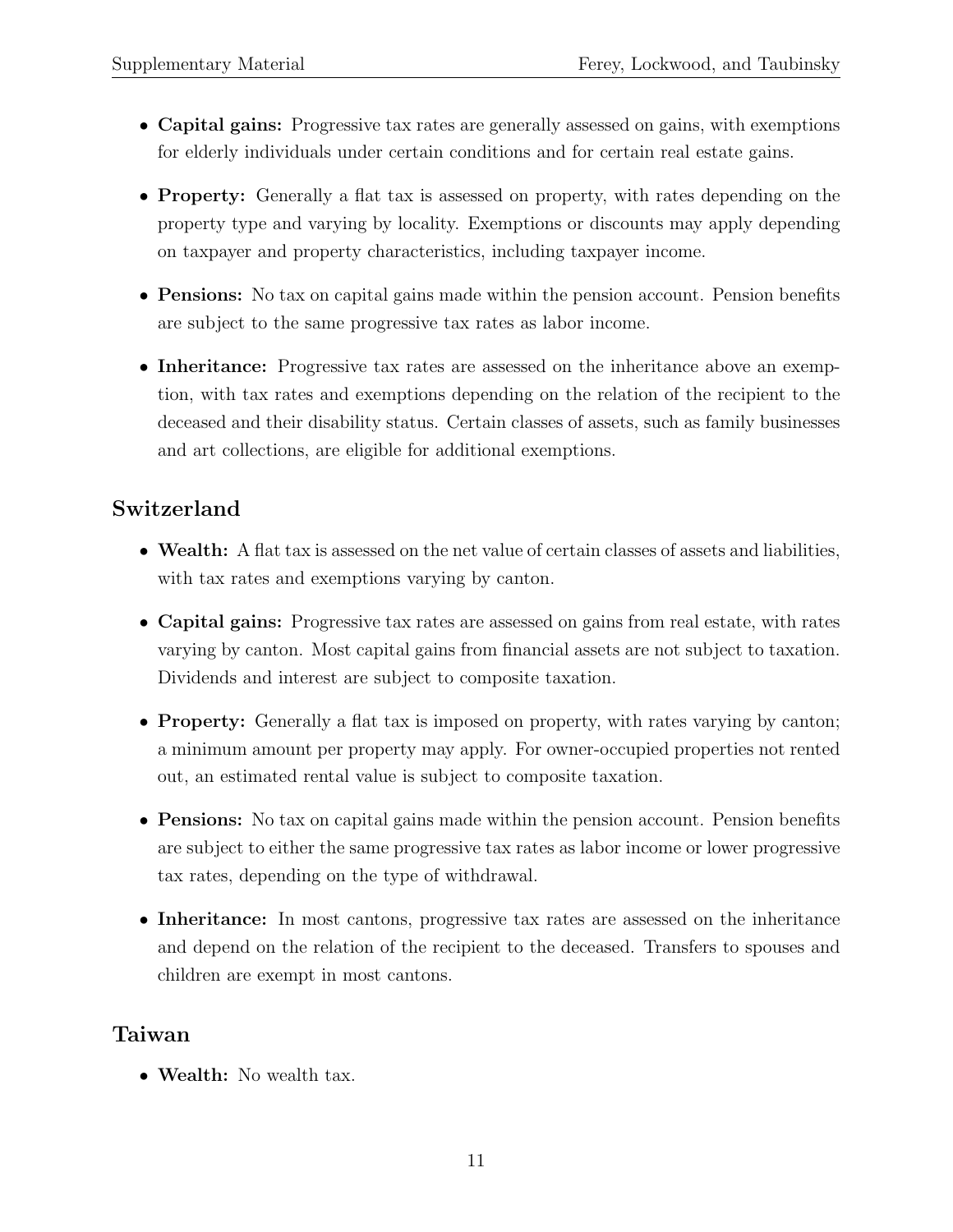- Capital gains: Most capital gains from financial assets are subject to composite taxation; taxpayers can opt for a flat tax to be assessed on dividends, and certain gains are exempt from taxation. A flat tax is assessed on gains from real estate, with the rate depending on the type of asset, and an exemption for primary residences.
- Property: Flat or progressive tax rates are assessed on land, depending on its intended use. A flat tax is generally assessed on buildings, with rates depending on their intended use. Certain classes of land and buildings are exempt or subject to reduced rates.
- Pensions: No tax on capital gains made within the pension account. Pension benefits beyond an exemption—which depends on the duration of the contribution period—are subject to the same progressive tax rates as labor income.
- Inheritance: Progressive tax rates are assessed on the inheritance above an exemption, which depends on the relation of the recipient to the deceased, their disability status, and their age.

## United Kingdom

- Wealth: No wealth tax.
- Capital gains: Either flat or progressive tax rates are assessed on gains, with rates depending on the taxpayer's labor income tax bracket; higher rates generally apply to taxpayers in higher labor income tax brackets. Exemptions for part or all of the gain apply to certain types of assets, such as dividends and primary residences.
- Property: Progressive tax rates are assessed on property, with rates varying by locality. Exemptions or discounts may apply to certain taxpayers depending on characteristics, such as age.
- Pensions: No tax on capital gains made within the pension account. Pension benefits beyond an exemption are subject to the same progressive tax rates as labor income. An additional flat tax may be imposed on accounts with a value exceeding a lifetime limit, with the tax rate depending on the type of withdrawal.
- Inheritance: A flat tax is assessed on the inheritance above an exemption, with larger exemptions for transfers to children. Transfers to spouses/civil partners, charities, and amateur sports clubs are exempt. The tax rate is reduced if a certain share is transferred to charity.